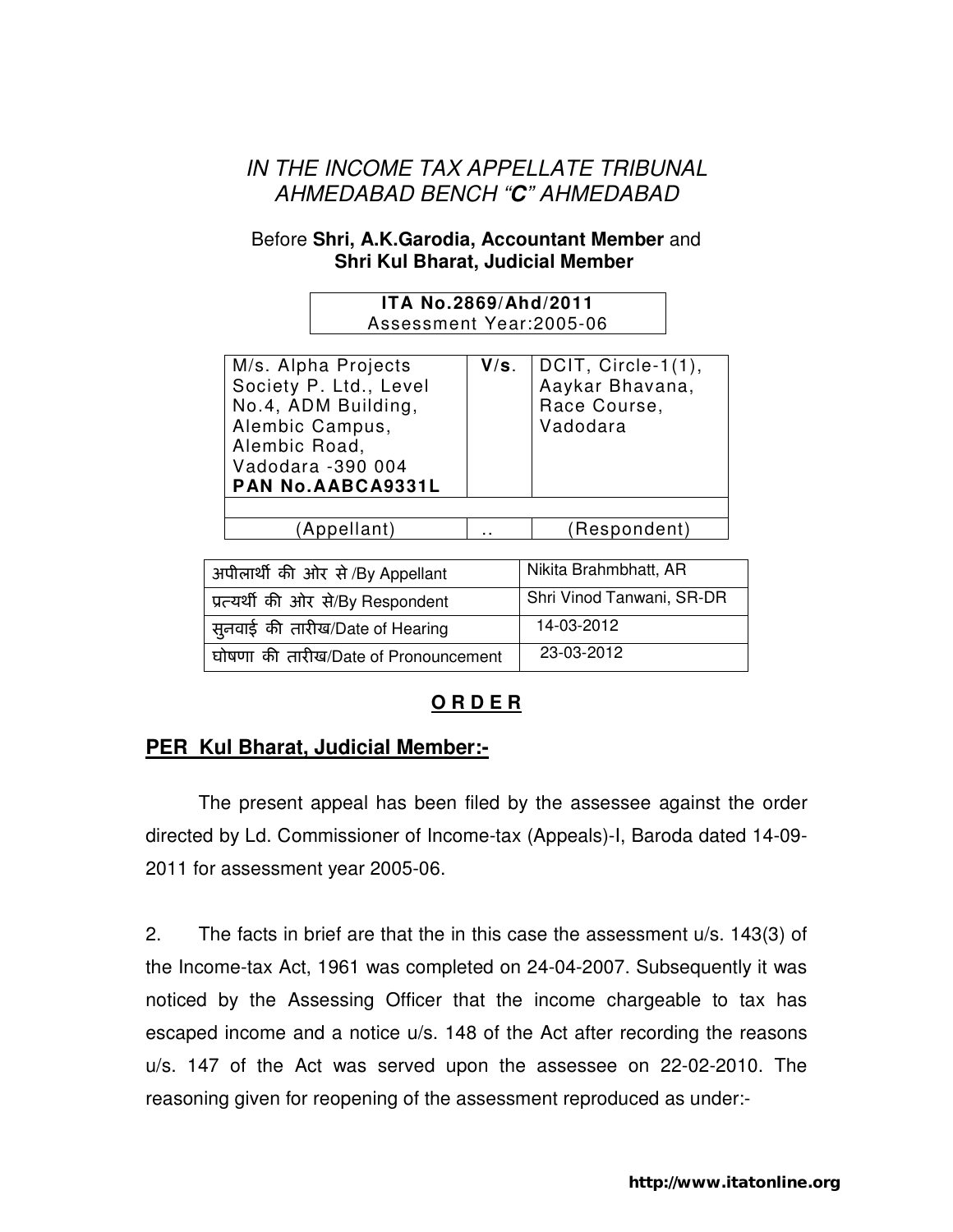"From the perusal of the return of income filed by the assessee it is seen that assessee company made payment to contractors and to professional and technical service. TDS was deducted on various dates from April 2004 to Feb 2005, but paid after the financial year i.e. 313.2005 i.e. assessee had remitted the TDS amount in govt. Account on 11.4.2005 and 6.4.2005.

| Particulars of Amount of Due date |           |          | Dt.<br>Of | Amount        | Perce |
|-----------------------------------|-----------|----------|-----------|---------------|-------|
| under<br>head                     | tax       | οf       | payment   | disallowable  | ntage |
| which tax is deducted             |           | remittan |           | u/s.40(a)(ia) |       |
| deducted at                       | at source | ce       |           |               |       |
| source                            |           |          |           |               |       |
| Contractor/su                     | 1049      | 31.3.200 | 11.4.2005 | Rs.50,168     | 2.09% |
| bcontractor                       |           | 5        |           |               |       |
| Professional                      | 16699     | 31.3.200 | 6.4.2005  | Rs.3,19,400   | 5.227 |
|                                   |           | 5        |           |               | 5%    |
| Total amount                      |           |          |           | Rs.3,69,568   |       |
| disallowable                      |           |          |           |               |       |

In view of the above facts of the case and the provisions of law, I have reason to believe that disallowance u/s.40(a)(ia) of Rs.3,69,568/ remained to be made & thereby income to the tune of Rs.3,69,568/- has escaped assessment by reason of the failure on the part of the assessee to disclose fully and truly all material facts for its assessment.

As per column 27(a) of Form No. 3CD, assessee has made payments to contractor/sub-contractor and professional/tech service, TDS was deducted on various dates from April 2004 to Feb 2005 but paid after the financial year i.e. 31.3.2005.

The assessee objected to the reopening of the assessment, however, the objection of the assessee was not accepted by the Assessing Officer and he proceeded to disallow the expenses u/s. 40(a)(ia) of the Act.

3. The assessee feeling aggrieved by the order of the Assessing Officer approached the Ld. CIT(A) who dismissed the appeal of the assessee.

4. Again the assessee feeling aggrieved by the order of Ld. CIT(A) has approached before the Tribunal by way of this present appeal and raised the following ground:-

"1. The Learned Commissioner of Income Tax (Appeals) erred in fact and in law in confirming the action of AO in reopening the assessment completed by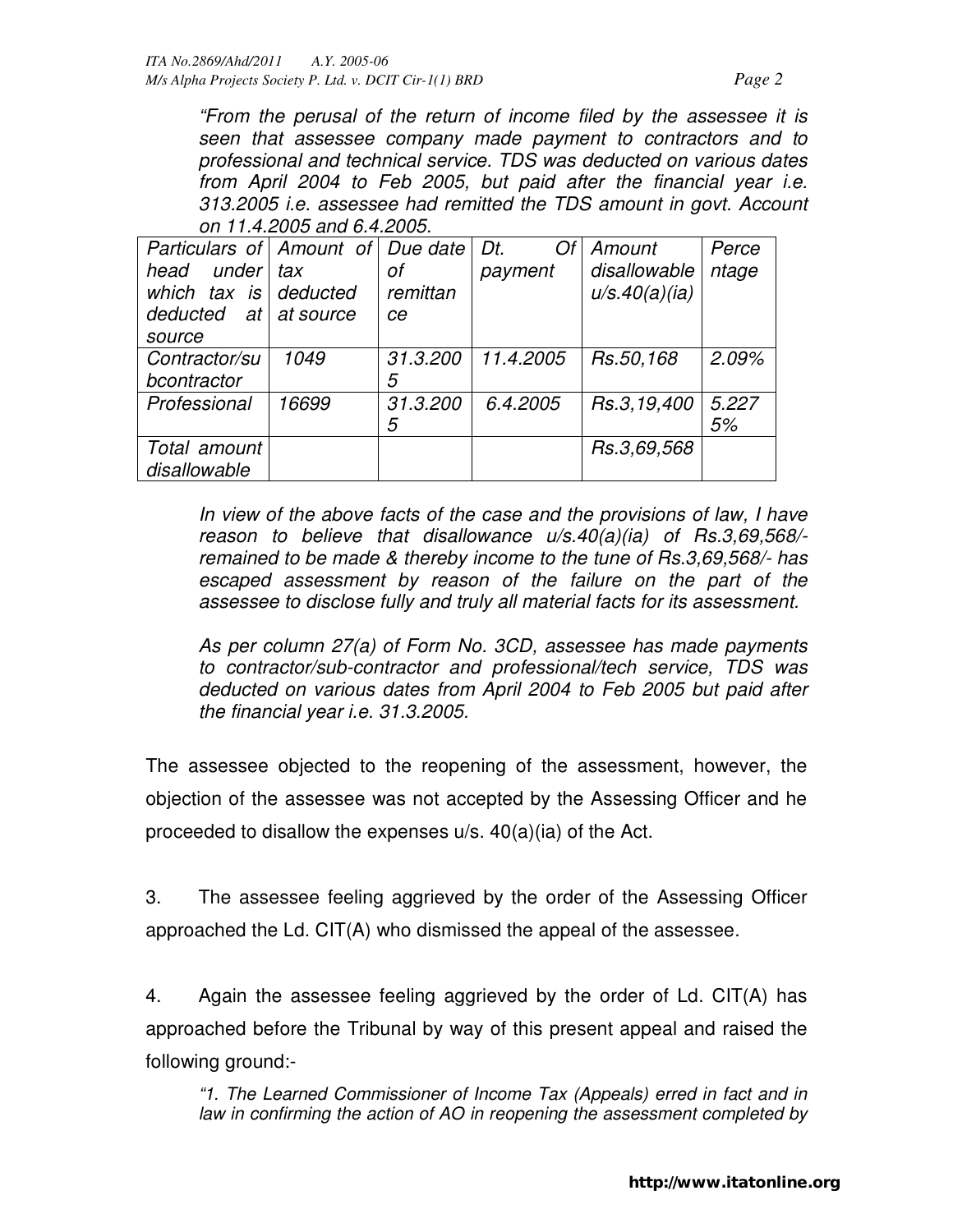way of regular assessment by invoking the provision of section 147 of the Income Tax Act, 1961 and completing the assessment, commenced under invalid exercise of powers u/s. 147 of the Act.

2. The Learned Commissioner of Income Tax (\*Appeals) erred in fact and in law in confirming the action of AO in making disallowance  $u/s.40(a)(ia)$ amounting to Rs.3,69,568/-

| <b>Particulars</b>                        | Due               | date | of   Date of payment | Amount          |
|-------------------------------------------|-------------------|------|----------------------|-----------------|
|                                           | remittance        |      |                      | disallowed (Rs) |
| Contractor/Sub   31/03/2005<br>contractor |                   |      | 11/04/2005           | 50,168          |
| Professional                              | <i>31/03/2005</i> |      | 06/04/2005           | 3.19.400        |
|                                           |                   |      |                      | 3,69,568        |

3. The Learned Commissioner of Income Tax (Appeals) erred in fact and in law in charging interest u/s.234B of the Income Tax Act, 1961.

4. Learned Commissioner of Income Tax (Appeals) erred in fact and in law in initiating penalty proceedings u/s. 271(1)(c) of the Income Tax Act, 1961."

5. At the time of hearing Ld. Counsel for the assessee has not pressed the ground No.1. Hence, we dismiss the same as not pressed.

6. Ground No.2 is with regard to disallowance of  $u/s$ . 40(a)(ia). The Ld. CIT(A) has given view which reproduced as under:-

"3.2 I have considered the matter. Disallowance of Rs.3,69,568/- made u/s. 40(a)(ia) was in respect of amount credited in months of February and January, 2006, tax deducted from which was deposited to the credit of Government in April/August 2006. Appellant has relied upon decision of ITAT, Ahmedabad in the case of Kanubhai Ramjibhai Makwana (2011) 44 SOT 264 (Ahd) that provisions of section  $40(a)(ia)$  as amended by Finance Act, 2010 w.e.f. 1.4.2010 are to be treated as having retrospective application with effect from 1st April, 200-5. However, ITAT's Mumbai Special Bench in the case of Bharati Shipyard Ltd. v DCIT in order dated 12.9.2011 (itatonline.org) has overruled decision in the case of Kanubahai Makwana, 135 TTJ (Ahd) 364 as well as Bansal Parivahan 43 SOT 619 (Mumbai and has held as under:-

The amendment to  $s.40(a)(ia)$  by the FA 2010 was made retrospectively applicable only from AY 2010-11 and not earlier. **It is nowhere stated that the amendment is curative or declaratory in nature nor is such an intention discernible.** Ordinarily, a substantive provision is "prospective" in operation and courts cannot give it "retrospective effect" except in limited circumstances where, say, the amendment makes explicit what was earlier implicit or where the amendment was to remove unintended consequences in the existing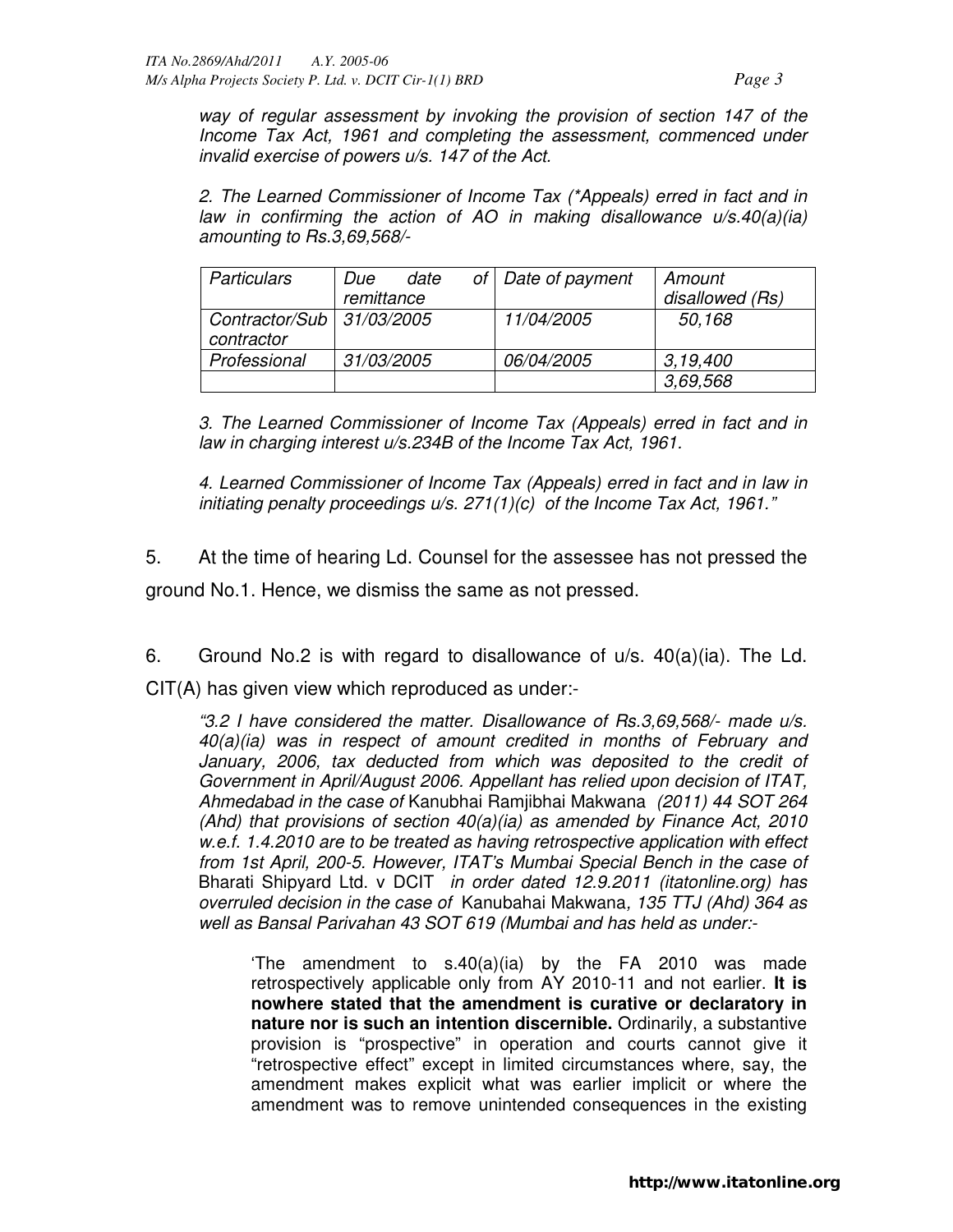provision and to make it workable. **A provision giving relief cannot be regarded as retrospective only because the original provision caused hardship to the assessee.** S.40(a)(ia) caused "intended difficulty" with the object of discouraging non-compliance with the TDS provisions. A partial relaxation in its rigor, inserted with prospective effect, cannot be treated as "retrospective'.

In view of this, disallowance of Rs.3,69,568/-  $u/s$ . 40(a)(ia) in respect of payments in months of January & February, 2006, tax deducted at source from which was not deposited to the credit of Government before 31.3.2006 is confirmed."

7. We have heard both the parties and perused the materials available on record and orders passed by the authorities below. The issue involved in the present appeal has now been decided by the Hon'ble Calcutta High Court in the case of CIT v. Virgin Creators in **GA No.3200/2011** dated 23-11-2011 against the Revenue. However, it is noteworthy that the Special Bench of ITAT Mumbai in the case of Bharati Shipyard Ltd. v. DCIT in **ITA No.2404/Mum/2009** in order dated 12-09-2011 has taken a view that the amendment is prospective in nature and would apply accordingly. Respectfully following the decision of Hon'ble Calcutta High Court in the case of Virgin Creators (supra) the order of Ld. CIT(A) is not sustainable. Hence, this ground of assessee's appeal is allowed. The Assessing Officer is directed to delete the disallowance of Rs.3,69,568/- as made u/s. 40(a)(ia) of the Act.

#### 8. **In the result, appeal of assessee is allowed.**

Order pronounced in Open Court on 23/03 /2012 Sd/- Sd/- (A.K.Garodia) (Kul Bharat) (Accountant Member) (Judicial Member) Ahmedabad, \*Dkp /True Copy/ दनांकः- 23/03/2012 अहमदाबाद । <u>आदेश की प्रतिलिपि अग्रेषित / Copy of Order Forwarded to:-</u> 1. अपीलार्थी / Appellant 2. प्रत्यर्थी / Respondent 3. संबंधित आयकर आयुक्त / Concerned CIT 4. आयकर आयुक्त- अपील / CIT (A) 5. विभागीय प्रतिनिधि, आयकर अपीलीय अधिकरण, अहमदाबाद / DR, ITAT, Ahmedabad 6. गार्ड फाइल / Guard file. By order/आदेश से, उप/सहायक पंजीकार आयकर अपीलीय अिधकरण, अहमदाबाद ।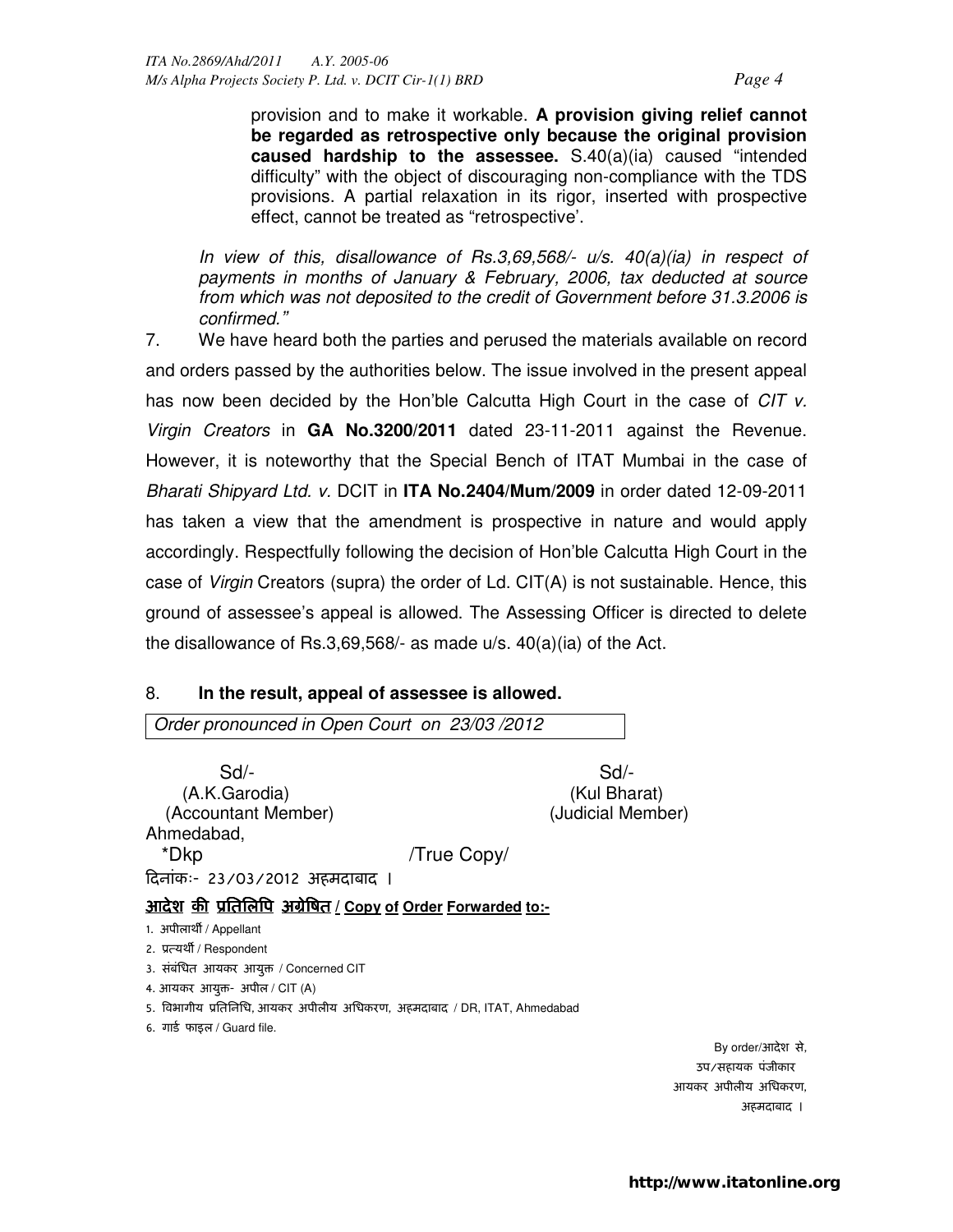### IN THE INCOME TAX APPELLATE TRIBUNAL AHMEDABAD BENCH "A" **Before Shri D K TYAGI – JUDICIAL MEMBER And Shri A MOHAN ALANKAMONY - AM**  ITA no.673/Ahd/2010 (Assessment Year:-2006-07)

| Shri Sureshbhai G Patel,<br>21, Nalkunj Society,<br>Shahibaug, Ahmedabad |  | V/s   The Income-tax Officer,<br>Ward-9(1), Ahmedabad |  |  |
|--------------------------------------------------------------------------|--|-------------------------------------------------------|--|--|
| <b>PAN: ABCPP 1758 M</b>                                                 |  |                                                       |  |  |
| [Appellant]                                                              |  | [Respondent]                                          |  |  |
|                                                                          |  |                                                       |  |  |

| Assessee by :-   Shri V P Patel, AR    |
|----------------------------------------|
| Revenue by:- Shri Dinesh Singh, Sr. DR |

| Date of Hearing:-                   | $28 - 03 - 2012$ |
|-------------------------------------|------------------|
| Date of Pronouncement: - 30-03-2012 |                  |

## **O R D E R**

**PER D K TYAGI (JM):**- This appeal by the assessee is directed against the order of the learned CIT(A)-XV, Ahmedabad dated 18-11-2009 for Assessment Year 2006-07. The assessee has taken the following grounds of appeal:-

- 1. The ld. CIT(A) erred on facts and in laws in sustaining the addition of Rs.60.91 lacs under the provision of section 40a(ia) of the Act, where the appellant had made TDS under the provision of section 194C of the Act and paid before the  $30<sup>th</sup>$ May 2006.
- 2. The ld. CIT(A) erred on facts and in laws in sustaining the addition of Rs.60.91 lacs towards labor payments, without considering the facts that none of the labour contractor have taxable income and provisions of section 43B and 191 r.w.s other provisions of chapter XVII of the Act.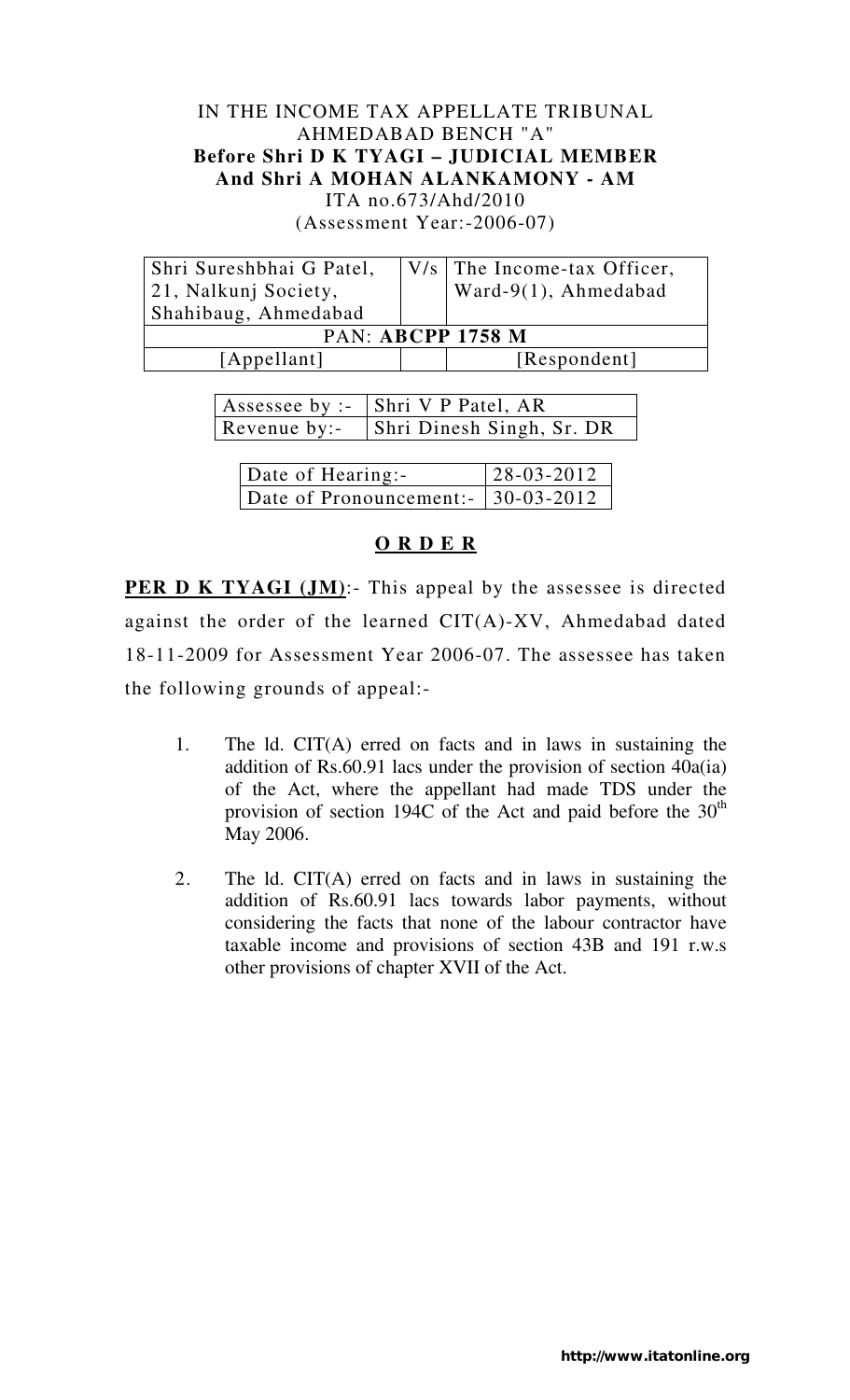2 The brief facts of the case are that the assessee is an individual engaged in the business of civil construction in the name and style of Elevate Construction. During the assessment proceedings, the AO observed that the assessee did not deduct tax at source or tax deducted at source was not deposited before 31-03-2006 in respect of payments of Rs.60,91,078/- made to various parties as per the detailed table given in the assessment order, giving the amounts, names, dates of payments / credits and dates of various deposits in Govt. A/c. Invoking the provisions of section  $40(a)(ia)$  the addition of this amount was made.

3 In appeal, the learned CIT(A) confirmed this action of the AO by observing that there is no dispute that TDS should have been deposited in Govt. A/c., by March, 2006 and not later and whereas the assessee deposited TDS on dates after 31-03-2006.

4 Further aggrieved, the assessee is now in appeal before us. At the time of hearing, the learned counsel of the assessee conceded that in respect of payment of Rs.2,85,750/- since no tax was deducted by the assessee, the addition of this amount has rightly been made. As far as the remaining amount of Rs.58,05,328/- is concerned, he argued that the tax was deducted and was deposited in Govt. Account before filing of return for the year under appeal. In view of the amendment of the provisions of section  $40(a)(ia)$  by the Finance Act, 2010 with effect from 1-4-2010 which has been treated as having retrospective application with effect from 1-4-2005, by the decision of the ITAT Ahmedabad in the case of M/s Alpha

2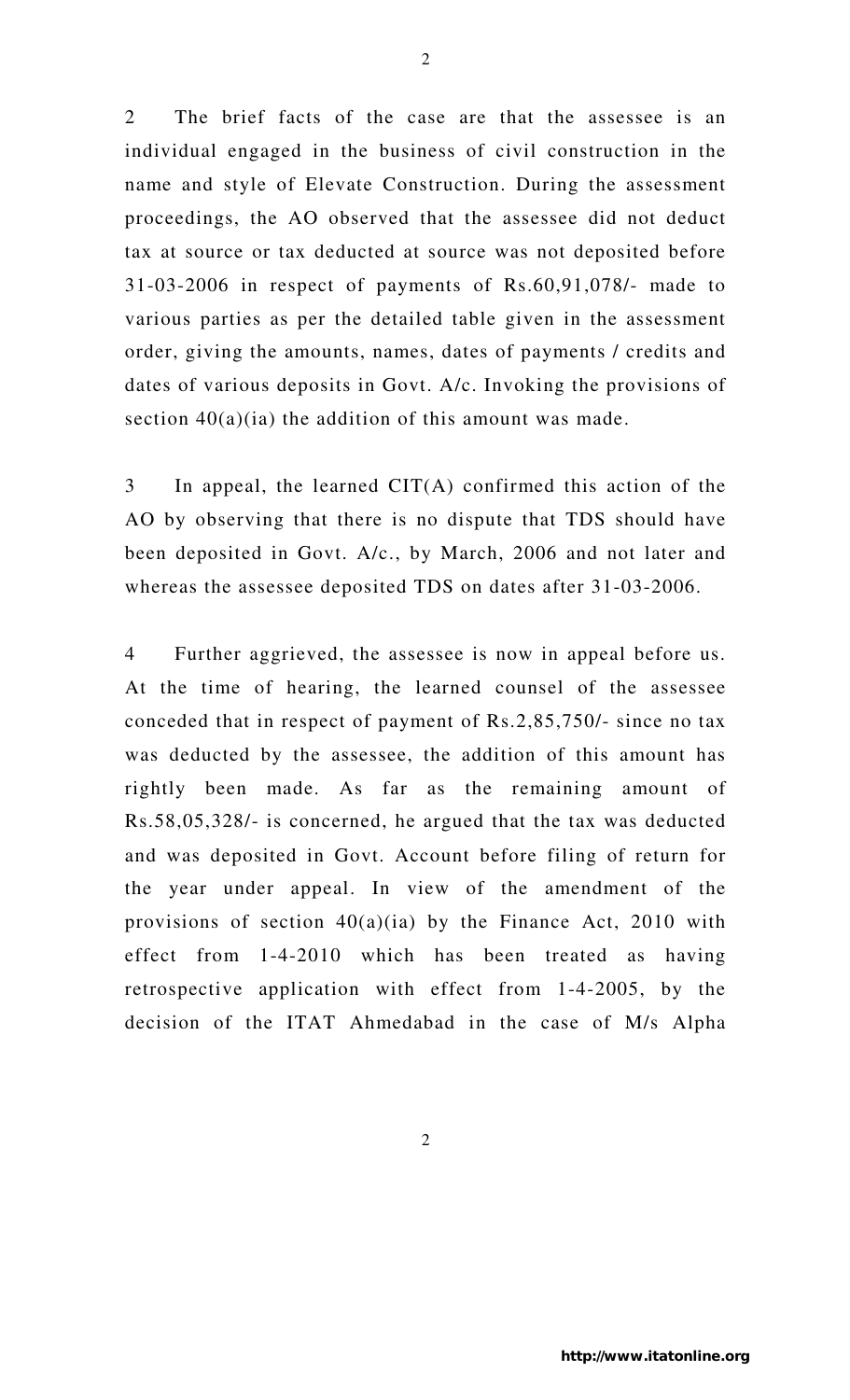Projects in 2869/Ahd/2011, order dated 23-03-2012, no addition  $u/s$  40(a)(ia) was called for. Concluding his arguments, he submitted that the addition made by the AO and confirmed by the learned CIT(A) deserves to be deleted.

5 The learned DR, on the other hand, relied on the order of the AO.

6 After hearing both the parties and perusing the record, we find that the Tribunal in the case of M/s Alpha Projects in 2869/Ahd/2011, order dated 23-03-2012, has held as under:-

"6. Ground No. 2 is with regard to disallowance of  $u/s$ .  $40(a)(ia)$ . The Ld. CIT(A) has given view which reproduced as under:-

"3.2 I have considered the matter. Disallowance of Hs.3,69,568/ made u/s. 40(a)(ia) was in respect of amount credited in months of February and January, 2006, tax deducted from which was deposited to the credit of Government in April/August 2006. Appellant has relied upon decision of ITA T, Ahmedabad in the case of Kanubhai Ramjibhai Makwana (201 1) 44 SOT 264 (Ahd) that provisions of section 40(a)(ia) as amended by Finance Act, 2010 w.e.f. 1.4.2010 are to be treated as having retrospective application with effect from 1st April, 200-5. However, ITAT's Mumbai Special Bench in the case of Bharti Shipyard Ltd. vs. DCIT in order dated 12.9.2011 (itatonline.org) has overruled decision in the case of Kanubahai Makwana, 135 TTJ (Ahd) 364 as weil as Bansal Parivahan 43 SOT 619 (Mumbai and has held as under:-

The amendment to  $s.40(a)(ia)$  by the FA 2010 was made retrospectively applicable only from AY 2010-11 and not earlier. It is nowhere stated that the amendment is curative or declaratory in nature nor is such an intention discernible. Ordinarily, a substantive provision is "prospective" in operation and courts cannot give it "retrospective effect" except in limited circumstances where, say, the amendment makes explicit what was earlier implicit or where the amendment was to remove unintended consequences in the existing provision and to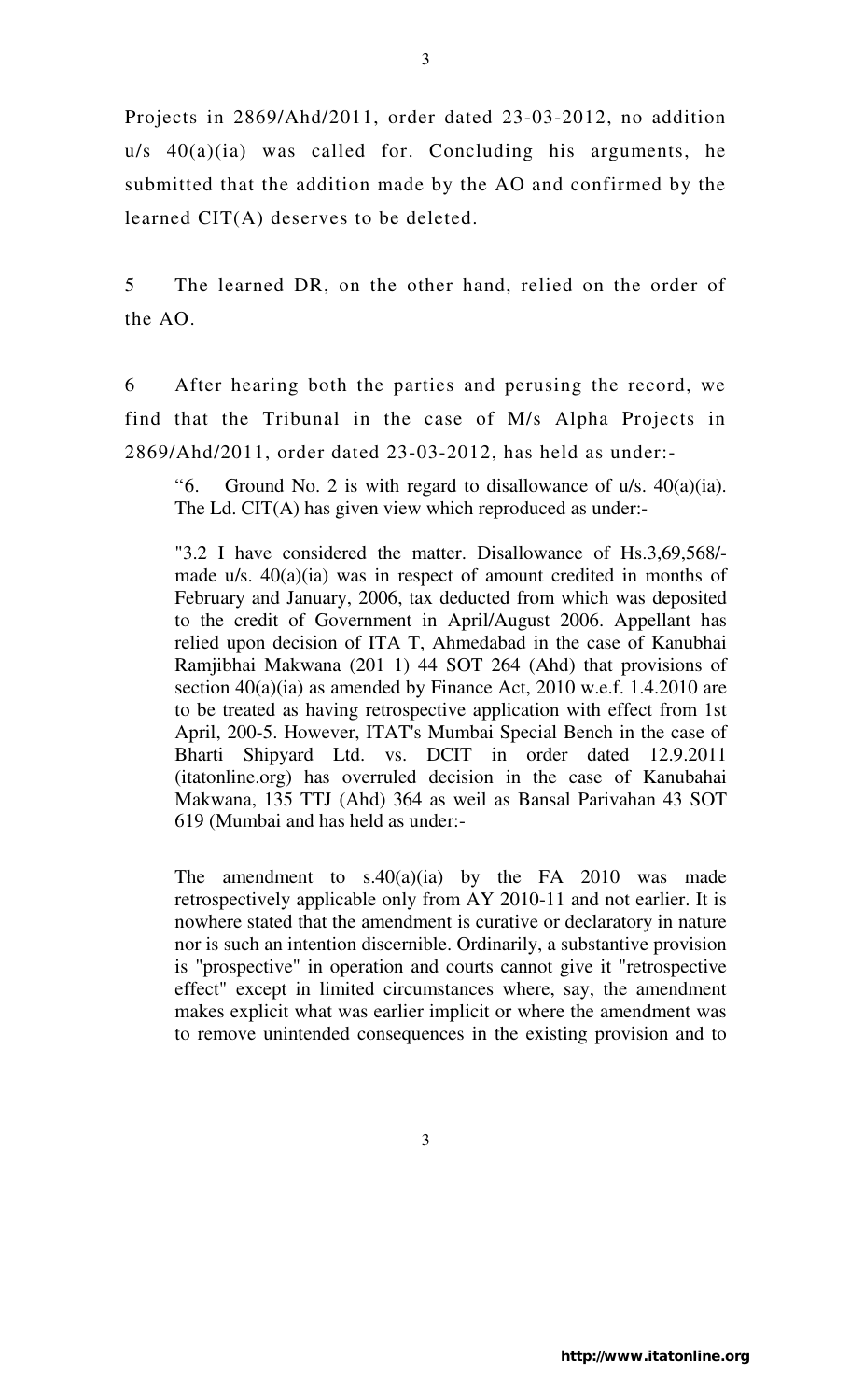make it workable. A provision giving relief cannot be regarded as retrospective only because the original provision caused hardship to the assessee. S.40(a)(ia) caused "intended difficulty" with the object of discouraging non-compliance with the IDS provisions. A partial relaxation in its rigor, inserted with prospective effect, cannot be treated as "retrospective'.

In view of this, disallowance of Rs.3,69.568/- u/s. 40(a)(ia) in respect of payments in months of January & February, 2006, tax deducted at source from which was not deposited to the credit of Government before 31.3.2006 is confirmed."

7 We have heard both the parties and perused the materials available on record and orders passed by the authorities below. The issue involved in the present appeal has now been decided by the Hon'ble Calcutta High Court in the case of CIT vs. Virgin Creators in GA No.3200/2011 dated 23-11-2011 against the Revenue. However, it is noteworthy that the Special Bench of ITAT Mumbai in the case of Bharati Shipyard Ltd. v. DCIT in ITA No.2404/Mum/2009 in order dated 12-09-2011 has taken a view that the amendment is prospective in nature and would apply accordingly. Respectfully following the decision of Hon'ble Calcutta High Court in the case of Virgin Creators  $(supra)$  the order of Ld. CIT $(A)$  is not sustainable. Hence, this ground of assessee's appeal is allowed. The Assessing Officer is directed to delete the disallowance of Rs.3,69,568/- as made u/s. 40(a)(ia) of the Act."

7 In view of the above, the disallowance of Rs.58,05,328/- u/s  $40(a)(ia)$  is deleted. In the result, the appeal filed by the assessee is allowed.

Order pronounced in the court today on 30-03-2012

| $Sd$ -                   | $Sd$ -                 |
|--------------------------|------------------------|
| (A MOHAN ALANKAMONY)     | (D K TYAGI)            |
| <b>ACCOUNTANT MEMBER</b> | <b>JUDICIAL MEMBER</b> |

4

Date  $|: | 30-03-2012$